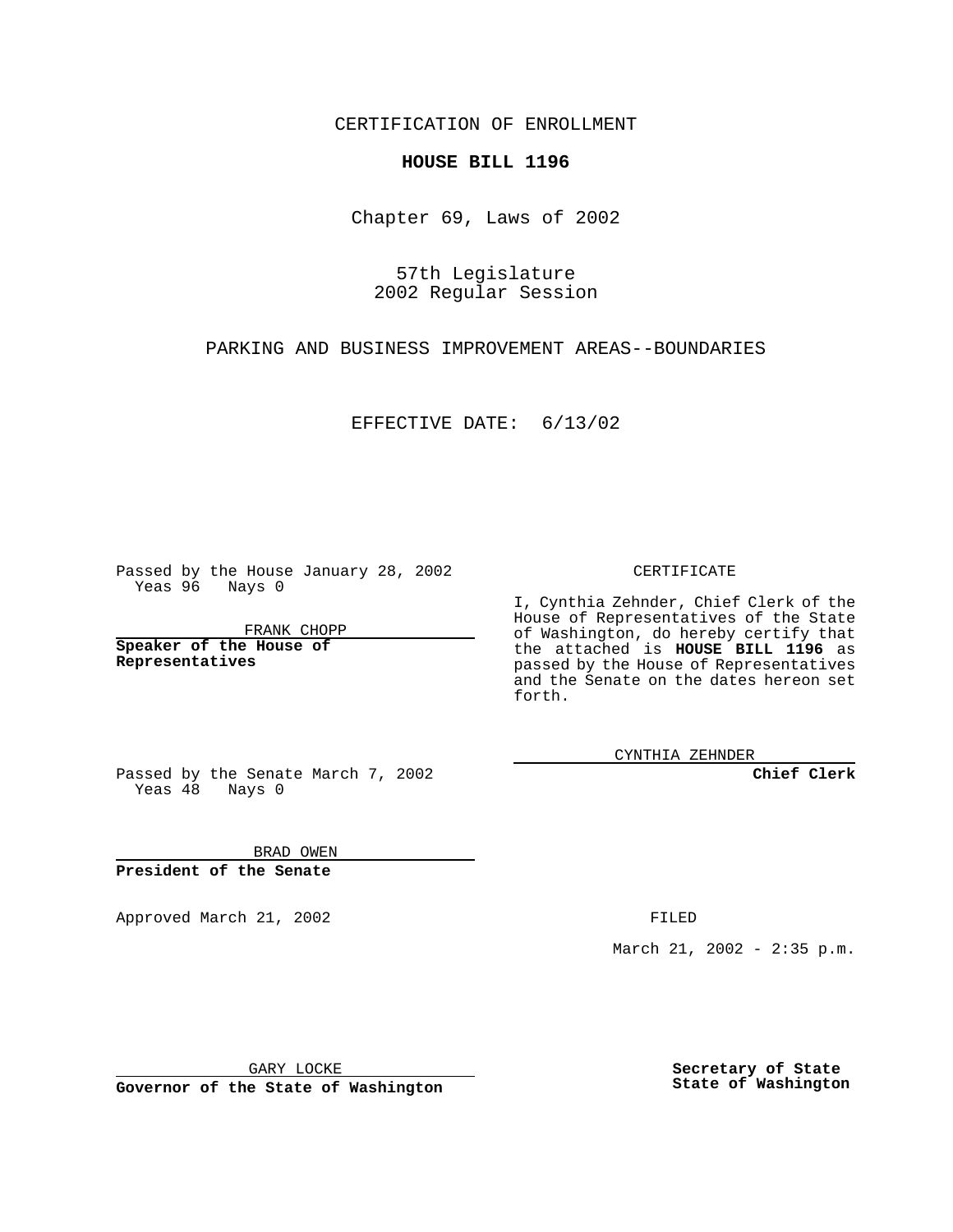## **HOUSE BILL 1196** \_\_\_\_\_\_\_\_\_\_\_\_\_\_\_\_\_\_\_\_\_\_\_\_\_\_\_\_\_\_\_\_\_\_\_\_\_\_\_\_\_\_\_\_\_\_\_

\_\_\_\_\_\_\_\_\_\_\_\_\_\_\_\_\_\_\_\_\_\_\_\_\_\_\_\_\_\_\_\_\_\_\_\_\_\_\_\_\_\_\_\_\_\_\_

Passed Legislature - 2002 Regular Session

## **State of Washington 57th Legislature 2001 Regular Session**

**By** Representatives Gombosky, Mulliken, Dunshee and Cox

Read first time 01/19/2001. Referred to Committee on Trade & Economic Development.

 AN ACT Relating to parking and business improvement areas; and adding a new section to chapter 35.87A RCW.

BE IT ENACTED BY THE LEGISLATURE OF THE STATE OF WASHINGTON:

 NEW SECTION. **Sec. 1.** A new section is added to chapter 35.87A RCW to read as follows:

 (1) The legislative authority may modify the boundaries of a parking and business improvement area by ordinance, adopted after a hearing before the legislative authority. The legislative authority may modify an area either by expanding or reducing the existing boundaries. If the modification to the boundaries is to expand existing boundaries, the expansion area must be adjacent to an existing boundary. A modification to an existing boundary may occur no more than once per year and may not affect an area with a projected assessment fee greater than ten percent of the current assessment role for the existing area. If the modification of an area results in the boundary being expanded, the assessments for the new area shall be established pursuant to RCW 35.87A.080 and 35.87A.090 and any other applicable provision of this chapter.